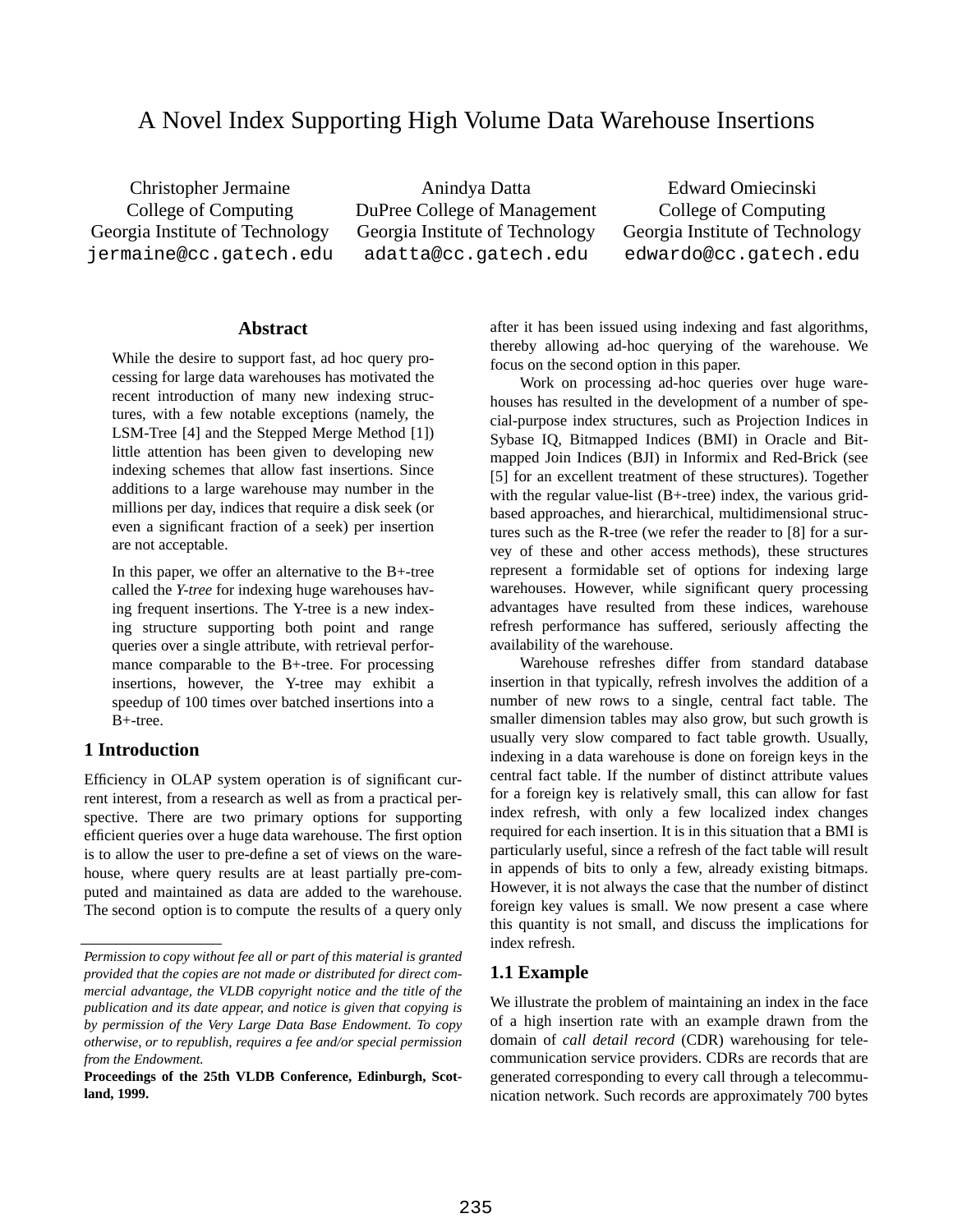in length. The AT&T corporation experiences a call detail growth of around 20 GB/day, which translates to approximately 28 million calls per day [2]. When these records are warehoused, assuming significant aggregation with respect to the detail records accumulated in CDR stores, one can reasonably expect an order of magnitude decrease in the number of stored records. This translates to an average addition of nearly 3 million records per day. If seven years worth of data are maintained, the complete warehouse needs to store approximately 8 billion records.

Now, consider a BMI on some attribute of the central fact table of this warehouse, perhaps on the customer account number. It is not unimaginable that on the order of 10 million distinct account numbers would be found in this particular fact table. A BMI on the customer account number would then be made up of 10 million (very sparse) bitmaps composed of *8 billion bits each*. Clearly, this is likely a prohibitive storage requirement.

Of course, these bitmaps could be compressed, but in such an extreme case, it would probably be preferable to use a value-list index, where instead of a bitmap for each customer account number, a list of pointers to fact table entries is stored. Note that if a compression scheme like RLE [3] were used on the BMI, it would essentially become equivalent to using a value-list index. Because of this, and the prohibitive storage costs associated with using an uncompressed BMI in this warehouse, the value-list index is the primary existing option that we will consider for such a situation throughout this paper. Were a value-list index used instead of a BMI, there are two likely approaches to handling the 3 million insertions per day:

- *Incremental, batch insertion* could be used. Insertions could be batched, so that each edge in the tree need be traversed at most once. We have found that on our system, incremental, bulk insertion (following the algorithm outlined in [6]) into a similar structure, under similar conditions (cf. Section 4) can be accomplished at the sustained rate of 100,000 (*key, ptr*) pairs in slightly more than 41 minutes. This means that insertion of 3 million (*key, ptr*) pairs per day could be expected to take longer than 20 hours to complete. In other words, it would barely be possible to keep up with this insertion rate even if all system resources were devoted to maintenance, 24 hours a day. Even if more hardware were added to combat the problem, one can assume that in the face of ever-increasing warehouse sizes, the problem is bound to recur.
- Or, we could forsake the purely incremental approach and rebuild the index, using the old index as a guide. The LSM-Tree [4] and the Stepped Merge Method [1] are two access methods that use a version of such a rebuild of a B+-tree as their fundamental approach. These methods both have the important advantage that

the resulting tree structures can be constructed optimally, with full nodes, and long runs of data can be stored sequentially on disk to allow fast query processing. Also important is the fact that since the new structure can be constructed from fast, sequential scans of the old structure, disk seeks can be minimized during construction, thereby drastically decreasing the average time required per insertion when compared to the valuelist index. However, a disadvantage of these methods is that in the case of a skewed insertion distribution, entire nodes must be rewritten, even if only a very few key values need be written to that node. We will discuss these issues more in detail in Section 5.

### **1.2 An Index Allowing Fast Insertions**

In response to these issues, we have developed the *YATS-tree* (*Yet Another Tree Structure*-tree) or *Y-tree* for short. The Ytree is an exceedingly simple, hierarchical, secondary indexing structure for use in evaluating point and range queries over a single attribute, much like the value-list index. In fact, it can be used to support the same set of secondary indexing applications as the value-list index.

However, in contrast to the value-list index, the Y-tree is designed to allow very fast insertions into a huge database. This is accomplished with the idea of a *single-path, bulk insertion*. In a Y-tree, a set of some small number of insertions (say, 500) are batched and inserted at once into the structure. There are no constraints placed on what key values may be in this set and performance is totally unaffected by the key values a batched insertion set contains. Insertion into the Y-tree is called *single-path, bulk insertion* because regardless of the key values, an insertion of a set of (*key, ptr*) pairs will only require a traversal from the tree root to a *single* leaf node holding a list of record identifiers. In this way, the Y-tree can achieve speed-ups on the order of 100 times over incremental, batch insertion into a value-list index. The daily insertion of 3 million key values into the value-list index described above (that would take nearly the entire day to complete) would take less than 12 minutes were a Y-tree used instead.

There *is* a cost associated with the faster insertion times. The Y-tree can produce slower query response times when compared to the value-list index. For example, when used for evaluation of a point query returning a single (*key, ptr*) pair, the Y-tree is on the order of four times slower than the value-list index (point queries, however, are expectedly rare in a warehousing environment). But as the size of the query result increases, as is the case in standard OLAP queries, the efficiency of the Y-tree increases as well. When used for evaluating range queries returning 1 million such pairs for a large database, the Y-tree is only around 50% slower than an optimally, bulk-constructed value-list index, and can be *nearly three times faster* than a value-list index that has been built incrementally. Depending on certain parameters, a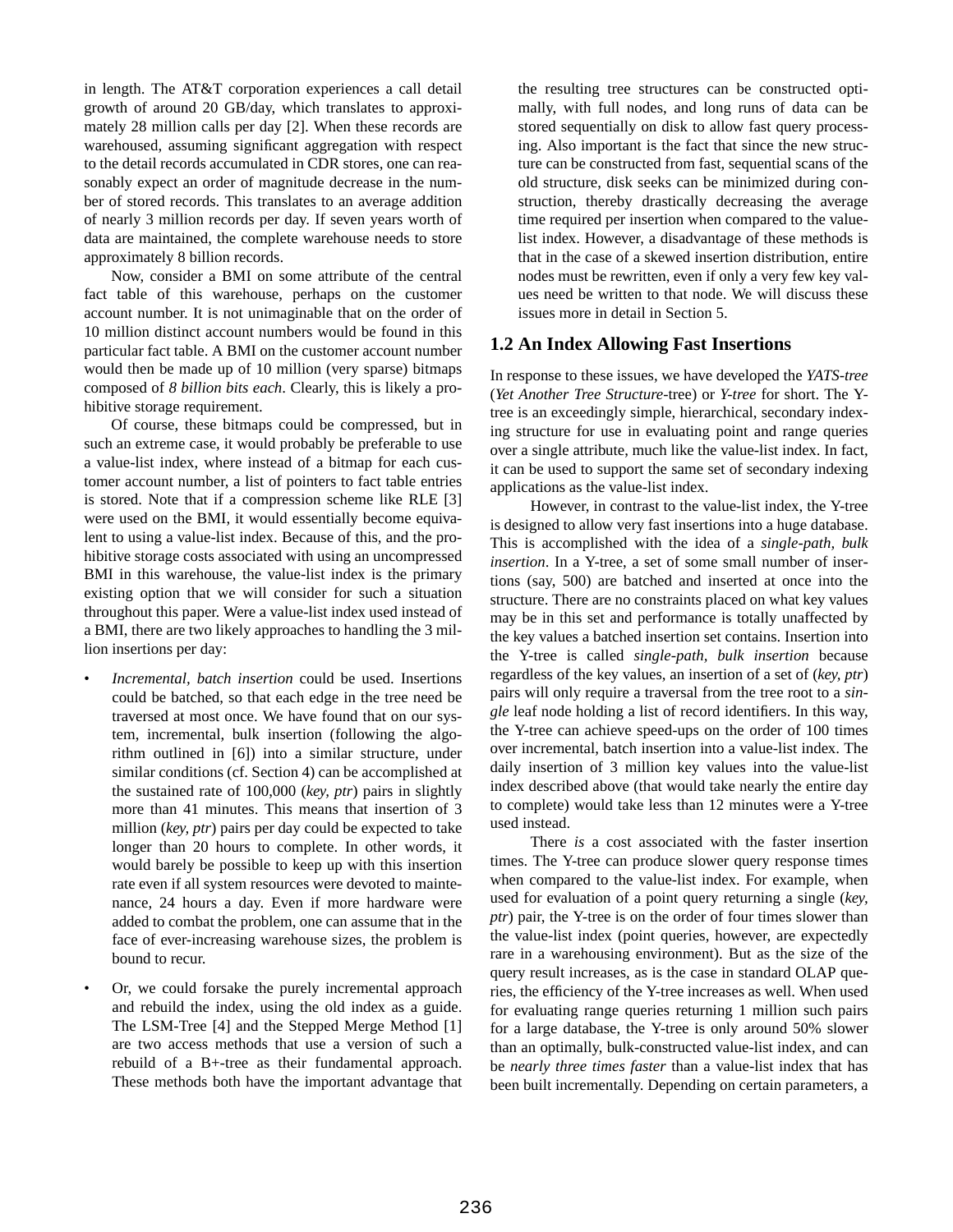

Figure 1: An example Y-tree.

Y-tree may then actually be *preferable* to a value-list index for handling large queries. Combined with the fact that standard, value-list index insertion is virtually unusable for huge, constantly growing databases, we feel that the Y-tree represents an important alternative to the value-list index.

## **1.3 Paper Organization**

This paper is organized as follows. In Section 2, we present the Y-tree structure and the associated algorithms. In Section 3, we present an analytical study of the Y-tree. We compare it to the value-list index, showing that the Y-tree presents a very attractive alternative to the value-list index at query and insertion loads that one would commonly expect in a huge data warehouse. In Section 4, we present experimental results comparing the performance of actual implementations of the two structures. Section 5 presents some related work; we conclude the paper in Section 6.

## **2 The Y-Tree**

The Y-tree is similar in many ways to the value-list index. Like the value-list index, it is a hierarchical structure composed of *leaf nodes* and *internal nodes*:

- Leaf Nodes. Assuming that the data are not clustered on disk with respect to the indexed attribute, leaf nodes are simply sets of ordered pairs of the form (*key, ptr-list*) where *key* is a value from the domain of the attribute value to be indexed, and *ptr-list* is a list of RIDs containing that key value. Each leaf node is guaranteed to be at least 50% full at all times. In practice, we have found that a utilization of 65-70% is typical. This much is similar to the classical value-list index.
- *Internal Nodes*. The internal nodes of the Y-tree are quite different from those of the value-list index. Each internal node contains two components, the *pointer-list* and the *heap*. The *pointer-list* is borrowed from the value-list index. It is simply a list of the form:

$$
\langle P_1, K_1, P_2, K_2, \dots, P_{f-1}, K_{f-1}, P_f \rangle.
$$

The associated *heap* is logically a set of *f buckets*, where *f* is a constant chosen before the structure is constructed. *f* denotes the fanout of the tree. The heap has an associated maximum heap size *h*, which likewise is chosen a priori. Each of the *f* buckets is associated with exactly one pointer to a node lower in the tree, and holds a set of ordered pairs of the form (*key, ptr*). These ordered pairs are identical to those found in the leaf nodes; indeed, they may eventually be moved into leaf nodes from buckets located in internal nodes, as we will describe below.

Logically, then, the Y-tree looks something like what is depicted above in Figure 1. Figure 1 shows a tree constructed with value  $f = 3$ .

## **2.1 Insertion Into the Y-tree**

The primary goal in designing the Y-tree is to provide for fast insertion while maintaining the functionality of the value-list for indexing quickly evaluating range queries and also point queries. We discuss Y-tree insertion in this section.

## **2.1.1 Why Insertion Is Fast**

Insertion into the Y-tree is very fast because of the two important properties of the Y-tree we describe now. The first property is common to both the Y-tree and the value-list index:

**Property 1**. The insertion of a (*key, ptr*) pair into the tree results in the reading and writing of nodes on at most one path from root to leaf level in the tree.

The second property is quite different than for a value-list index, and is at the heart of the speed with which insertion into the Y-tree may be accomplished: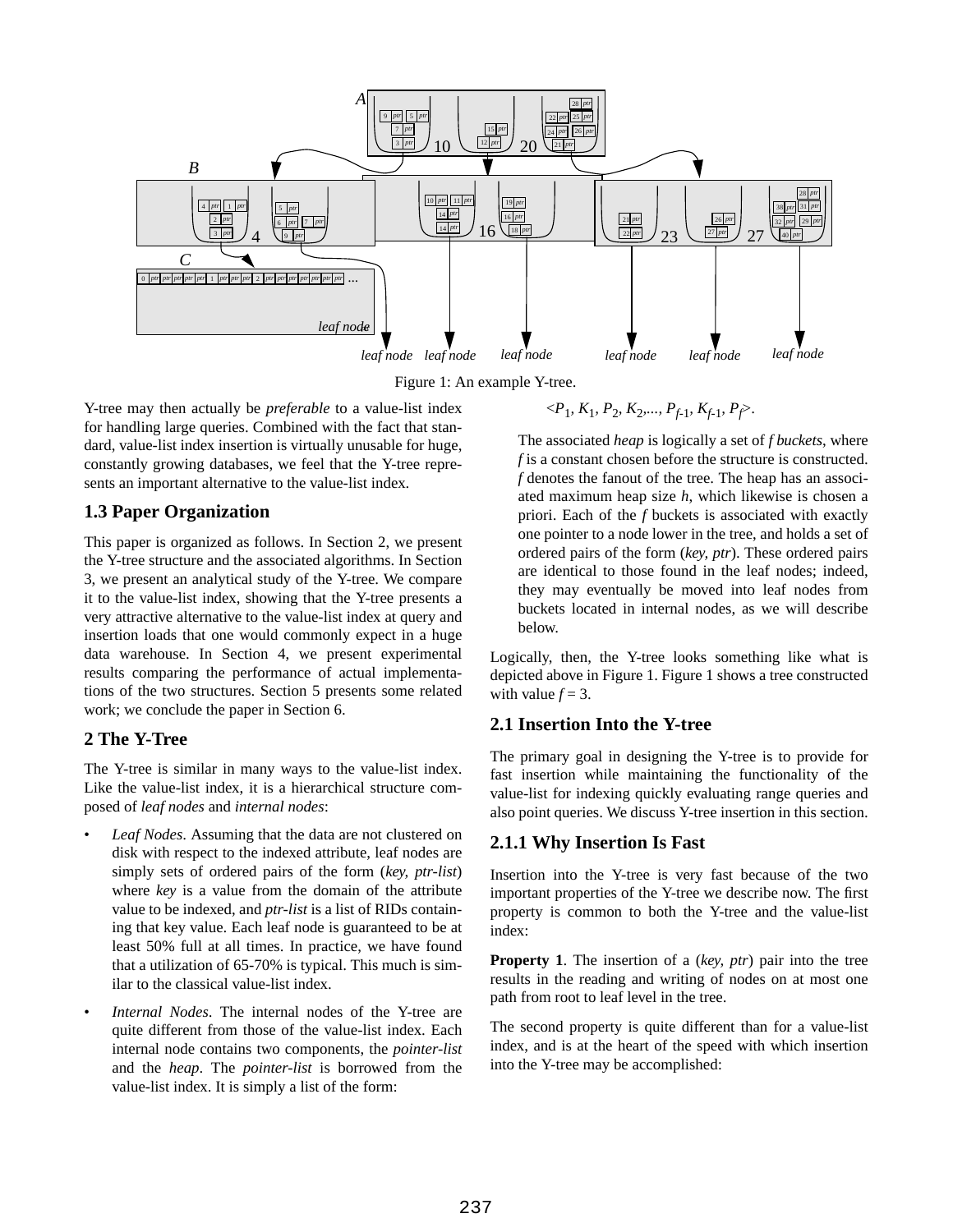*Algorithm Insert* (parameters *S*: set of (*key, ptr*) pairs of cardinality no greater than  $d$ , *N: Node* having fanout  $f_N$ ) 1) If *N* is an internal node: 2) For each element *s* of *S*, add *s* into the first heap bucket  $b_i$  such that the associated key value  $K_i \geq s \cdot key$ ; or, inset into the last heap bucket if there is no such  $K_i$ . 3) Choose the bucket  $b_i$  that has the most (*key, ptr*) pairs. 4) If the heap contains more than  $(f_N - 1) \times d$  pairs, 5) Remove *min* (*d, size(bj* )) (*key, ptr*) pairs from  $b_j$  to create  $S_{new}$ , write N to disk, and recursively call *Insert* ( $S_{new}$ , node pointed to by  $P_j$ ). 6) Else, write *N* to disk. 7) Otherwise, *N* is a leaf node: 8) Simply add *S* to the set of (*key, ptr*) pairs in *N*, then write *N* to disk.



**Property 2**. For a given heap size, there exists some constant *d* such that the cost of inserting *d* (*key, ptr*) pairs into the Ytree is identical to the cost of inserting a single (*key, ptr*) pair into the tree.

We will elaborate on this property in Section 2.3.2, but the immediate implication of this property is that *d* insertions into the structure may be buffered and inserted *in bulk* into the tree, and that single insertion of *d* pairs *will still result in updates to nodes on only a single path from root to leaf level* in the tree. If *d* is large enough, this has the potential to allow an orders-of-magnitude speedup in time required for insertions into the tree. Also, it is important to note that, as we will describe in a later section, this is quite different (and superior, we argue) to the common method of bulk insertion into a value-list index where a huge number of insertions (perhaps as many as can be fit into main memory) are buffered and a massive update of the tree at one time is performed. In the Y-tree, insertion is still local and incremental. Thus, insertion performance is relatively insensitive to the size of the tree, just as is the case in the classical value-list index. Insertion costs, however, are amortized across insertions of perhaps hundreds of (*key, ptr*) pairs, allowing for a huge speedup.

### **2.1.2 The Insertion Algorithm**

We now describe the algorithm for insertion into the Y-tree, which is quite simple. For the moment, we ignore the issue of full leaf nodes, which may cause node splitting. The algorithm is shown above in Figure 2.



Figure 3: Example insertion into the root node *A* of Figure 1.



Figure 4: Recursive insertion into node B of Figure 1.

## **2.1.3 Example Insertion**

We now demonstrate the algorithm on the tree of Figure 1, by adding the set  $S = \{(1, ptr), (1, ptr), (2, ptr), (13, ptr), (18,$ *ptr*)} to the tree. In this case,  $d = 5$ . First, *S* is distributed among the buckets of the root node *A*, as shown in Figure 3. Note that the right-most bucket in Figure 3 had more than *d* pairs even *before* the insertion of the set *S*, a state that is indeed possible in practice.

Next, we determine that the leftmost bucket of *A* contains the most pairs. This bucket is then *drained* by removing *d* items from the leftmost bucket of *A*, which are then recursively inserted into the corresponding child node, *B*. Note that the set of *d* pairs drained from a node and recursively inserted into a child node is likely to be different than the set of pairs originally inserted into the node. In our example, after the set of pairs {(1, *ptr*), (1, *ptr*), (2, *ptr*), (5, *ptr*), (9, *ptr*)} has been drained into *B*, *B* will appear as is depicted in Figure 4. Finally, the left bucket of the node *B* will be drained, with the set {(1, *ptr*), (1, *ptr*), (1, *ptr*), (2, *ptr*), (4, *ptr*)} selected and recursively inserted into the proper child, leaf node *C*, of Figure 1.

The reason that a single insertion only follows one path from root to leaf is that at each level of the tree, pairs not following a given path from root to leaf are effectively traded for pairs that do and have been buffered in the heap. The heap within an internal node provides a storage space for items which have been inserted previously but never reached a leaf node. A future insertion will again traverse that internal node, picking up those buffered items and dropping off others en route to a leaf node. By not requiring that the *actual* set of pairs inserted into the tree at that time reach a leaf and instead only requiring that *some* set of pairs of equivalent size reach a leaf, fast insertion can be achieved.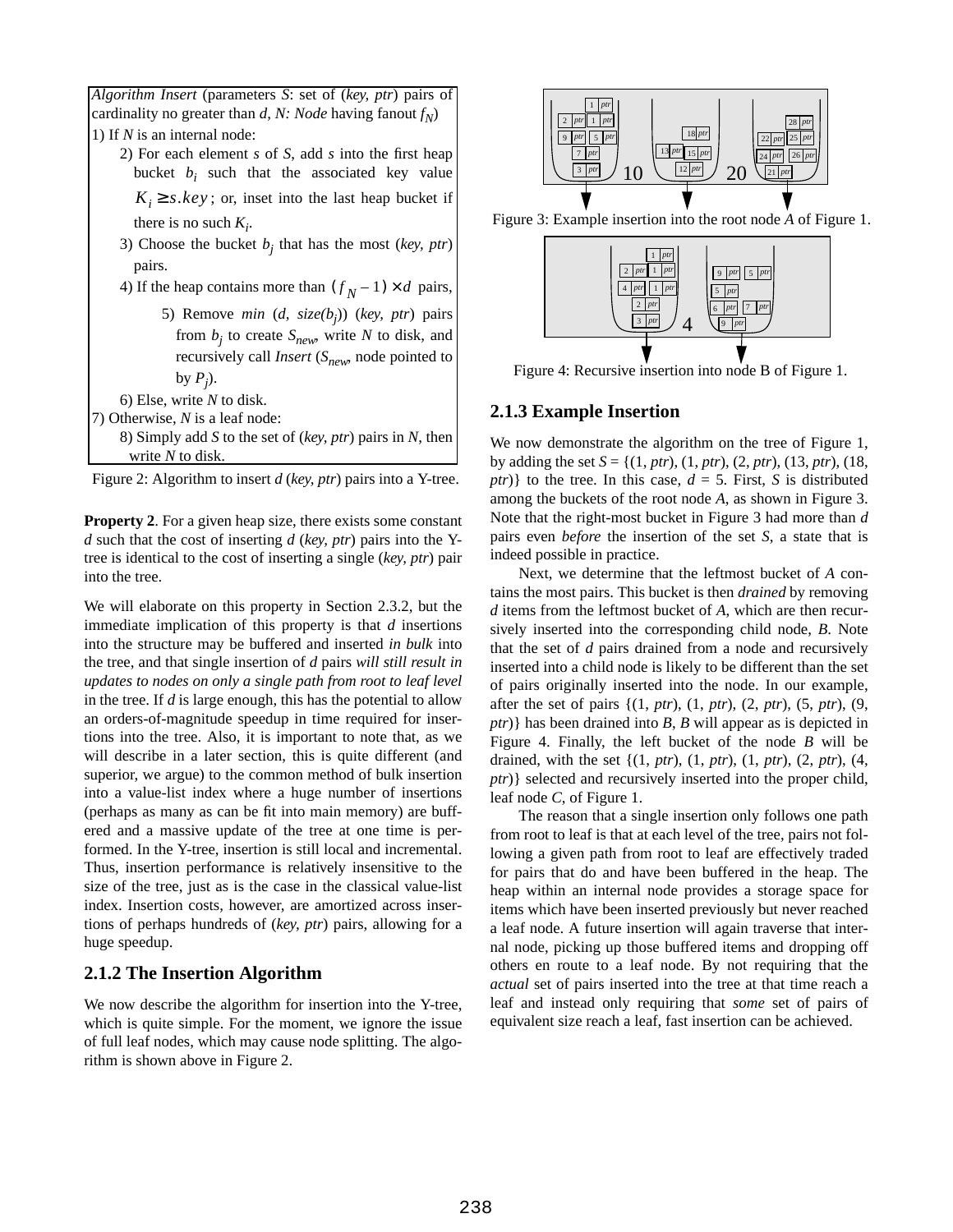### **2.2 Node Splits and Queries of the Y-tree**

As mentioned previously, when a leaf node becomes full, it must be split. Splits are handled in the same way as in most hierarchical structures. We describe the handling of splits and queries now:

**Leaf Node Split**: The entries of the leaf node *L* are partitioned around the median key value *k* from *L*. Entries greater than the median key value are placed into a new leaf node, *Lnew*. This node is then added to the parent internal node, *Nparent*. The bucket in *Nparent* associated with *L* is split, with the (*key, ptr*) pairs it contains partitioned around *k*. Finally, the pointer-list in  $N_{parent}$  is updated accordingly.

**Internal Node Split:** Identical to the leaf node split, except that the node (heap buckets and pointer-list entries) is partitioned around the pointer-list entry  $K_{f/2}$ .

**Queries:** Queries to the structure are handled with a simple in-order traversal of the tree. Note that since (*key, ptr*) pairs may be present in buckets in internal nodes, the heaps of internal nodes that are traversed must be searched as well.

### **2.3 Discussion**

In this section, we discuss some of the concerns and practical considerations associated with the use of the Y-tree. In particular, we discuss storage issues and some of the trade-offs involved in choosing values of *f* and *d*.

### **2.3.1 Bucket Growth and Storage**

Of practical concern is the amount of heap storage space per internal node that must be allocated to allow a single path, bulk insertion size of *d*. Not unexpectedly, this requirement scales with *f* and *d*:

**Theorem 1.3.1.** Let *n* be the number of bytes needed to store a (*key, ptr*) pair. The total *disk* storage required for an internal node heap is at most  $(f_N - 1) \times d \times n$ , where  $f_N$  is the fanout of the node in question.

**Proof**. The proof is by induction on the number of insertions. Assume that after a previous insertion, there were no more than  $max = (f_N - 1) \times d$  (key, ptr) pairs in the node. Then, an additional *x* pairs are inserted into the node such that  $0 <$  $x \leq d$ . Assume that the node is now overfull by a certain number of pairs *o*, such that  $0 < o \le d$  (if the node is not overfull, then the node has fewer than *max* pairs after the insert and the theorem trivially holds). In this case, at least one bucket has a minimum of  $(max + o) / f_N$  pairs (since to *minimize* the number of pairs in the bucket with the *most* pairs, pairs must be evenly distributed among buckets). Since  $o \leq d$ , by algebraic manipulation it follows that  $o \leq (max + o) / f_N$ . Thus, there exists at least one bucket having *o* or more pairs. After this bucket is drained, the heap again contains fewer than *max* total pairs.

Note the presence of the word *disk* in Theorem 1.3.1. This is important; after a node has been read from disk and the insertion set added, its size while resident in memory may be *greater* than  $(f_N - 1) \times d \times n$ . However, once it has been drained and written back to disk, Theorem 1.3.1 will again hold. An important related property is the following:

**Property 3.** While the total heap size is bounded by  $(f_{N-1}) \times d \times n$  on the upper side for a node *N*, in practice *N* will contain  $(f_N - 1) \times d$  (*key, ptr*) pairs.

That is, the heaps in all internal levels of the tree tend to fill up quickly; and except immediately after splits occur there is rarely any extra space in a given heap. This implies that there is likely no easy way to decrease the amount of storage space required for an internal node (and increasing the fanout) by somehow making use of some property of the heap.

Also, it is worthwhile to note that there is very little utility in considering the idea of storing the heap for an internal node separately from the pointer-list. This is because both during updates to the structure and during query evaluation, the buckets associated with a node will need to be accessed at the same time as the pointer-list is searched.

## **2.3.2 Practical Choices of** *f* **and** *d*

Choosing *f* and *d* is a subjective optimization problem whose choice is balanced by two competing goals: the desire for fast query evaluation times and the desire for fast insertion time. Providing some insight into proper choices of *f* and *d* is at the heart of this paper.

We now outline the parameters that can be modified prior to construction of a Y-tree, and briefly describe the costs associated with each:

- *d*: A larger maximum insertion set size typically speeds the insertion rate into the tree.
- *f*: A larger internal node fanout typically decreases query response times and insertion times. However, a high fanout coupled with a large value for *d* can cause node sizes to become large enough that query evaluation and insertions are slowed.
- *Node size*: Larger internal node sizes typically increase fanout, decreasing query times up to the point where nodes are too large to be read and written quickly. Larger nodes almost always result in faster insertions.

What are typical values of *f* and *d,* and typical node sizes? The node size grows proportionally to  $f$  and  $d$ , so that  $f =$ (*Node size* /  $(\alpha \times d + \beta)$ ), where a (*key, ptr*) pair has a size in bytes  $\alpha$  and there is some small overhead per bucket  $\beta$ to store pointers, boundaries, and any other information (this quantity is on the order of 12 bytes in a typical implementation). As might be expected from this linear relationship between node size and insertion set size, node sizes in the Ytree are relatively large. While a value-list index typically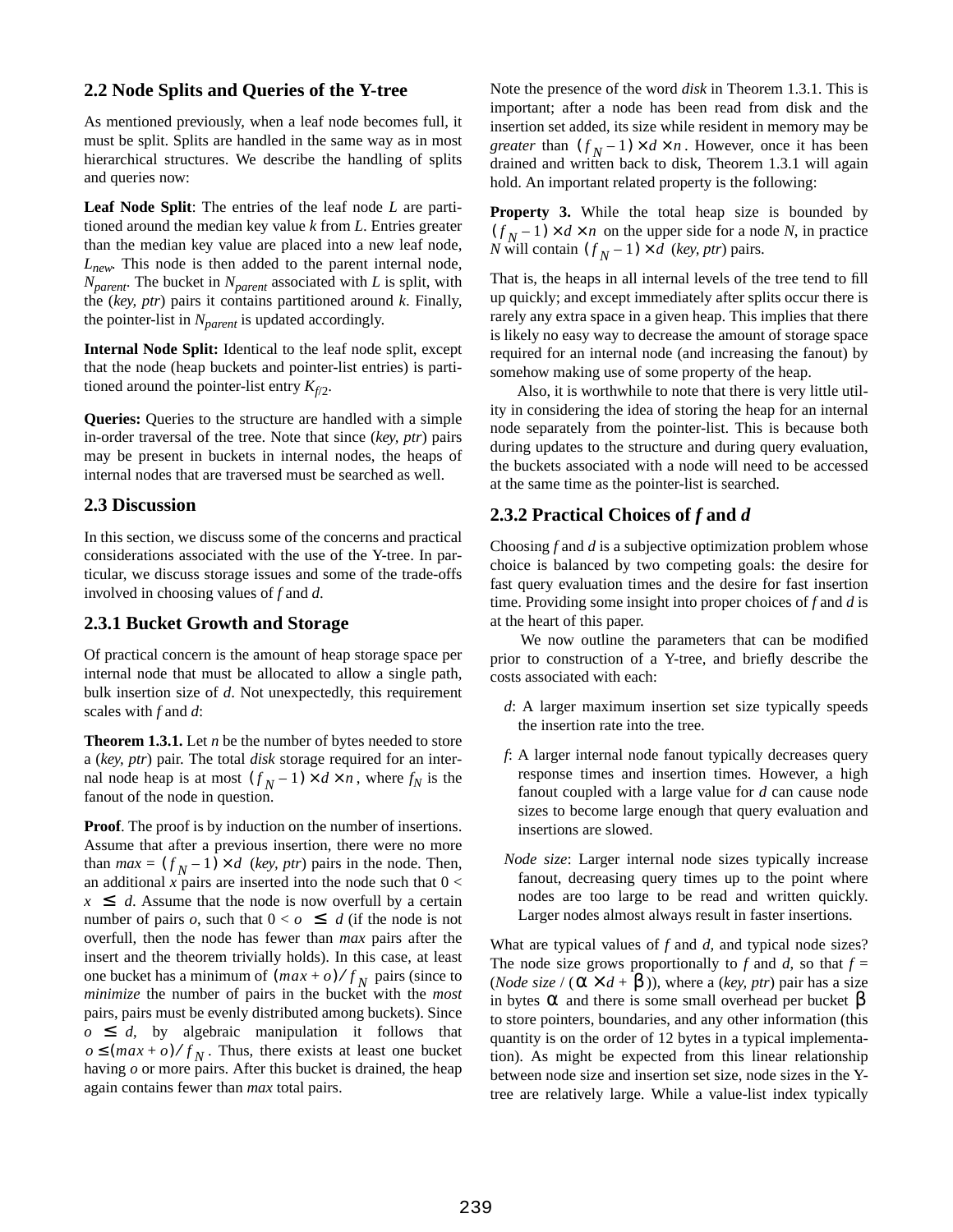uses internal node sizes that are equivalent in size to one disk block (perhaps using larger node sizes for leaf nodes) a Ytree node may be huge in comparison. Node sizes in the range 8KB to 256KB or even larger are typical. Typical choices of *d*, the maximum insertion set size, range from 50 to 2500 or larger, with corresponding maximum fanout *f* from a high value of 100 all the way down to 10, much smaller than for a value-list index. However, as we will argue in subsequent sections, the negative effects that one may expect would be associated with huge node size and small fanout never really materialize, making the Y-tree a natural choice for many database applications.

## **2.3.3 Handling Very Large Node Sizes**

For very fast insertion times, node sizes may be very large: up to a significant fraction of a megabyte. Though it may not be possible to optimize by locating internal node heaps at a location other than with the internal node, a few optimizations are possible when node sizes are particularly large. These optimizations prove especially effective when nodes are too large to fit on a single disk track.

A first optimization is to couple an *end-pointer* with every pointer in the pointer list. Thus, the internal node pointer list becomes as follows:

$$
\langle (P_1, end_1), K_1, (P_2, end_2), K_2, \ldots, (P_{f-1}, end_{f-1}), K_{f-1}, (P_f, end_f) \rangle.
$$

The *end-pointer* denotes an offset from the beginning of the corresponding child node that lets the parent node know exactly how many bytes need be transferred from disk into main memory. When the node corresponding to the endpointer is a leaf node, the end-pointer points to the last (*key, ptr*) pair in that node. When a leaf is transferred from disk into memory, on average it is only around 70% full (though this percentage varies from 50% to 100%). The end-pointer allows the transfer to be halted at the point where the portion of the node that is in use has been completely transferred. In the case of an internal node, the end-pointer points to the end of the pointer list, so that initially, the entire heap need not be read from disk.

More conventional storage of the end-pointer within the node itself is of less use because of the delay incurred between reading the head of the node, stopping the transfer, and re-sending the request that the remainder of the node be retrieved from the disk. Note that this is a non-issue in the case of a value-list index, where node size is typically equivalent to the system disk block size, and so it makes little sense to access less than an entire node.

The second possible large-node optimization follows immediately from the first. During query evaluation, it is the case that the heap of every internal node encountered must be searched for the existence of (*key, ptr*) pairs meeting the search predicate. However, it is *not* the case that the *entire* heap need be searched; we need only those heap buckets cor-



Figure 5: Optimized layout of an internal node for huge node sizes in the Y-tree.

| $T_{seek}$       | Average time required to perform a disk<br>seek                            |
|------------------|----------------------------------------------------------------------------|
| $T_{trans}$      | Average time to transfer one (key, ptr) pair<br>from disk into main memory |
| $\overline{N}$   | Size, in (key, ptr) pairs, of a tree node                                  |
|                  | Fanout                                                                     |
| d                | Insertion set size for the Y-tree                                          |
| h                | Number of insertions batched for value-list<br>index                       |
| $\boldsymbol{n}$ | Number of $(key,ptr)$ pairs in the tree                                    |

#### Table 1: Notation

responding to the children meeting the search predicate. This fact can be used to our advantage as follows. First, we pack the heap buckets tightly together, and add pointers to the pointer-list to the beginning of each bucket. The disk layout of an internal node, then, resembles the diagram of Figure 5.

In the case where a query over the depicted internal node is encompassed wholly by the range defined by the first and second keys in the node's pointer-list, a short disk seek can be performed to reach the beginning of the second bucket. Then, a scan of that bucket up until the beginning of the third bucket is performed. The corresponding (*key, ptr*) entries from that bucket can then be searched for a match. Particularly in the case of an index over a huge database with very large node sizes, this method can provide a substantial time savings in evaluation of certain types of queries, as we will show in Section 4.

## **3 The Y-Tree Vs. The Value-List Index**

We now offer an analytical comparison of Y-tree and valuelist index performance as a preface to Section 4, where we will describe our experimental results. In this section, we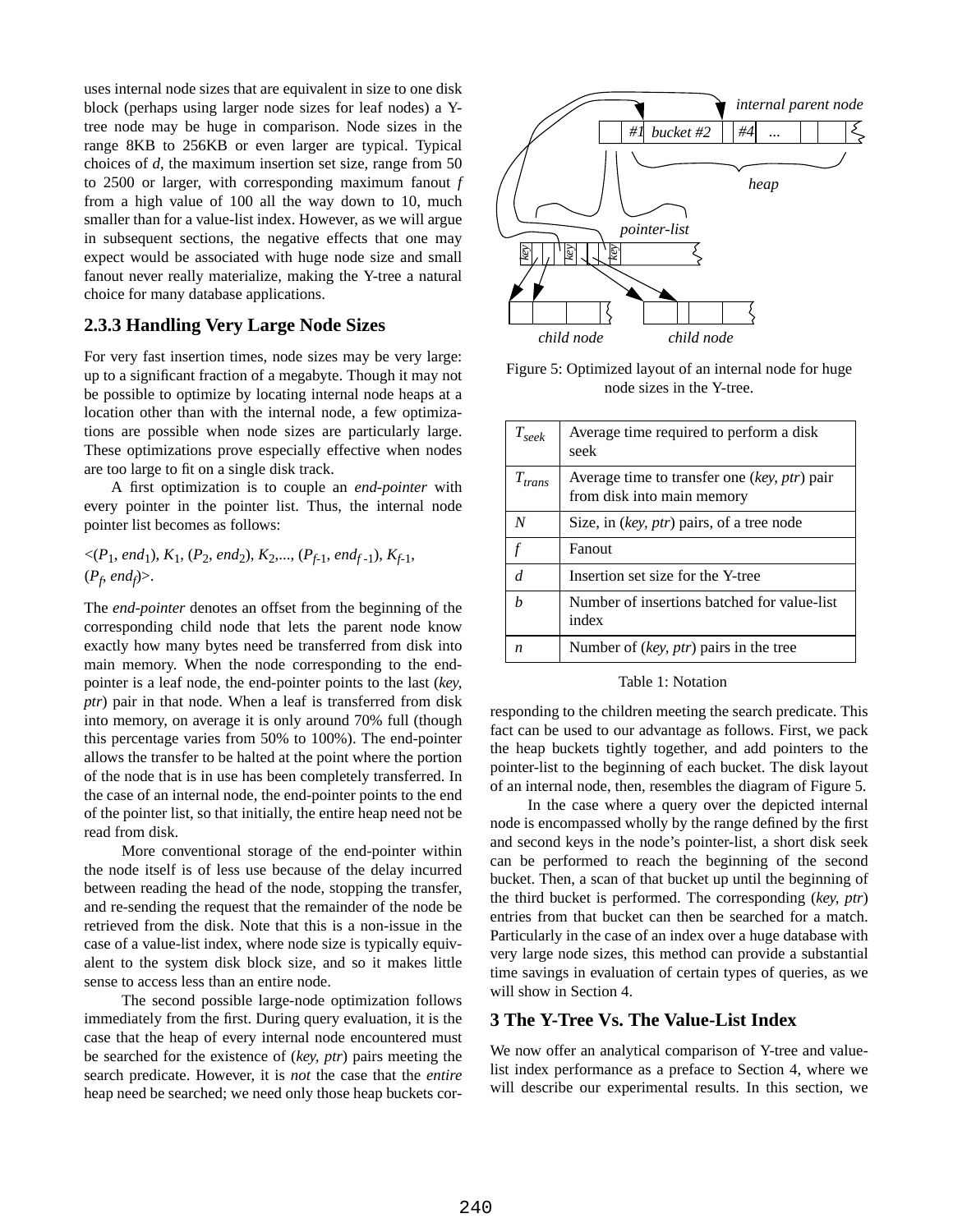will use the notation in Table 1. Also, for the sake of simplicity and brevity, we will assume that the node sizes for both internal nodes and leaf nodes are the same, and that in a leaf node, each key value has a single, unique, associated pointer (as opposed to an associated, varying-sized RID-list as would be expected for an attribute with a small cardinality compared to the overall, fact table size). We will drop this assumption in Section 4.

#### **3.1 Insertions**

In our analysis, we will compare Y-tree insertion times to batched, value-list index insertion times using the algorithm outlined in [6]. The advantage of using a batch algorithm for value-list index insertion (as opposed to classical, item by item insertion) is that each edge in the tree is traversed at most once, which can lead to a reduction in total seek time and data transfer time required. In building our analytical model for batched value-list index insertion performance, we assume that the number of nodes read and written is equal to the batched insertion set size. This assumption is justified by the following:

We assume that the number of leaf level nodes and the number of distinct key values inserted into the trees are large enough that we can assume that every new (*key, ptr*) pair is inserted into a *distinct* leaf node. The rationale for this is as follows. If the structure contains *n* (*key, ptr*) pairs, there are then approximately  $\frac{n}{N_{B+} \times 0.68}$  leaf nodes, assuming an average 68% fill rate. Given the simplifying assumption that each to-be-

inserted attribute value has an equal probability of belonging to any given leaf node, then, the expected number of leaf nodes receiving *j* of the *d* new (*key, ptr*) pairs (again assuming a 68% fill rate)

is: 
$$
\binom{d}{j} \times \left(\frac{N_{B+} \times 0.68}{n}\right)^{j-1} \times \left(1 - \frac{N_{B+} \times 0.68}{n}\right)^{d-j}
$$

Setting  $j = 0$  in the above expression yields the number of leaf nodes receiving none of the *d* pairs. Thus, the number of distinct leaves expected to receive at least one

(*key, ptr*) pair is: 
$$
\frac{n}{N_{B+} \times 0.68} \times \left(1 - \left(1 - \frac{N_{B+} \times 0.68}{n}\right)^d\right)
$$

Using this expression, we can calculate that, for the AT&T example of Section 1, with an insertion set size of one million, we would expect more than 963 thousand distinct leaf nodes to be written. Thus, the savings in terms of leaf level pages *not* written in this example due to batch insert is small (less than 4%). The effect of this is that in a huge database with a large attribute domain, by using batch insertion, we can avoid multiple reads of internal nodes, but *nearly one node* must still be read/written for *each* pair inserted.

- We assume that the cost of accessing internal nodes during a large, batched insert is negligible. If one million different leaf nodes must be read and written, the number of distinct internal nodes which must be traversed in order to reach those leaf nodes will be less than 1/100 of the number of such leaf nodes (assuming a fanout of larger than 100), and will be insignificant.
- We assume that splits occur infrequently enough that they do not contribute significantly to the cost of batched insertion.

Given these assumptions, the cost to batch insert a set of *b* (*key, ptr*) pairs into a value-list index is simply:

$$
b \times (2 \times T_{trans} \times N_{B+} + T_{seek})
$$

For a Y-tree, in comparison, inserting *b* (*key, ptr*) pairs requires that each node on a unique path from root to leaf be read and written. Assuming that an average node is 68% full, since data are held in internal nodes as well, the depth of a Ytree can be expected to be *at most*  $\log_{0.68 f_{\gamma}} n - \log_{0.68 f_{\gamma}} N_{\gamma} + \log_{0.68 f_{\gamma}} 0.68$ . Since the final term in the above expression will be very small, we ignore it

in our analysis for the sake of simplicity. Note that this expression takes into account the fact that the number of pairs in a leaf node  $(N<sub>V</sub>)$  is likely to be different and much greater than the fanout of the internal nodes  $(f<sub>V</sub>)$ . In our analysis, we will also ignore the reduction in the number of leaf nodes due to the fact that data are also present in internal nodes. Assuming that the root node is stored in memory, the cost to insert *b* pairs is then:

$$
\frac{b}{d} \times \left\lceil \log_{0.68f_Y} n - \log_{0.68f_Y} N_Y - 1 \right\rceil
$$
  
× $(2 \times T_{trans} \times N_Y + T_{seek})$ 

## **3.2 Queries**

Querying a value-list index is a simple matter. To evaluate a range query, a single path is traversed from root to leaf, down the tree. When a leaf node is reached, a string of leaf nodes are typically traversed, following pointers, until the end of the range has been reached. The time to process a query returning *s* (*key, ptr*) pairs, assuming that the root node is resident in memory, is then:

$$
\left(\left\lceil \log_{0.68N_{B+}} n \right\rceil - 1 + \left\lceil \frac{s}{N_{B+} \times 0.68} \right\rceil \right) \times (T_{trans} \times N_{B+} + T_{seek})
$$

Querying a Y-tree is slightly more complex, since an inorder traversal of the tree must be undertaken in order to answer a range query. In order to produce a simple expression, we ignore the fact that since some of the desired (*key, ptr*) pairs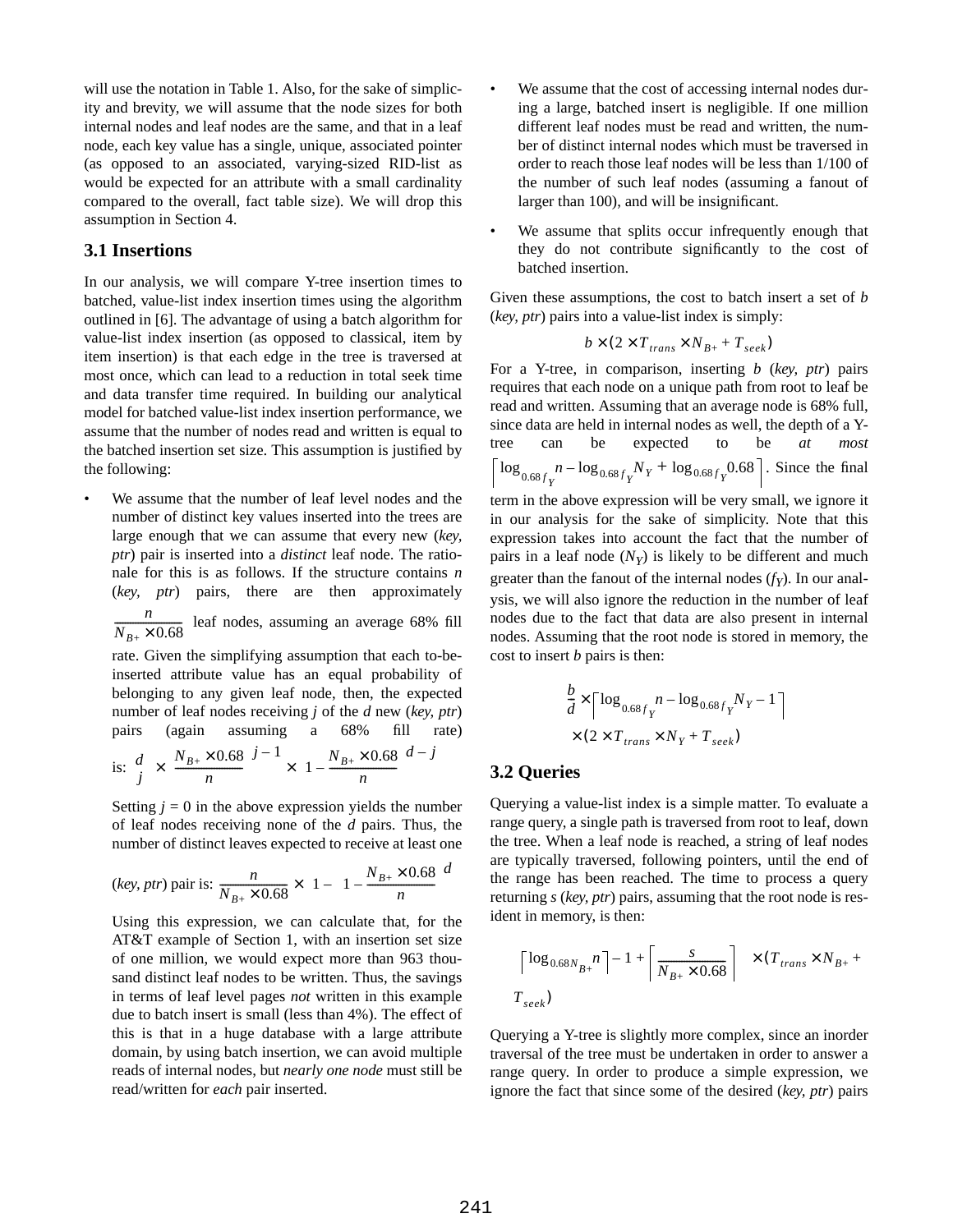

Figure 6: Analytically predicted performance of the Y-tree as compared to a value-list index with a node size of 8KB. The time to write one million (*key, ptr*) pairs to disk is assumed to be ten times the average disk seek time.

will be found in internal nodes, the actual number of leaf nodes that must be processed will be less than for a value-list index having the same leaf node size. Under these assumptions, the time needed to query a Y-tree, assuming that the root node is resident in memory, is then:

$$
\left(\begin{bmatrix} \log_{0.68f_Y} n - \log_{0.68f_Y} N_Y \log_{10} 1 & 0 \\ \sum_{i=0}^{k-1} \left( \frac{s}{(f_Y)^i N_Y \times 0.68^{i+1}} \right) \right) \times \\ T_{trans} \times N_Y + T_{seek} \end{bmatrix}
$$

Note again that this expression takes into account the difference between the number of entries in a leaf node and the fanout of an internal node.

### **3.3 Discussion**

Given the algebraic expressions of Sections 3.1 and 3.2, natural questions are: How do these expressions translate into expected query slowdowns and expected insertion speedups for the Y-tree in a typical system? Are the potential query evaluation slowdowns justified by the insertion time speedups?

To help answer these questions, in Figure 6 we plot the analytically expected slowdown and speedup factors for a Ytree as opposed to an incrementally constructed value-list index for a typical, large, database system. Both indexing structures are assumed to index a table containing 2 billion records. The seek time  $T_{seek}$  is assumed to average 10 ms, and the transfer rate  $T_{trans}$  is one million (*key, ptr*) pairs per second. In each contoured plot depicted in Figure 6, the Ytree is compared for a variety of node sizes and insertion set sizes against a value-list index with a node size of 8KB.

The first plot in Figure 6 shows the analytically expected speedup for evaluation of a point query returning a single (*key, ptr*) pair using a Y-tree. Speedup was computed as  $(T_{B+} - T_Y) / T_Y$ . The plot shows that as one would expect, as insertion set size is increased, the performance of point query evaluation suffers due to the decreased fanout associated with the larger heap that must be stored in each internal node. Perhaps slightly more surprising is the fact that increasing the node size in order to increase the fanout and perhaps deal with a large insertion set size is only effective up to a point. This is due to the fact that doubling, or even increasing the fanout in a tree by an order of magnitude, may have little effect on the actual number of disk seeks required to evaluate a query. Why? The reason is that the depth of a hierarchical structure with an effective fanout *f* is  $\lceil \log_f n \rceil$ . Increasing the fanout by the factor *y* yields a depth of:

$$
\lceil \log_{f \times y} n \rceil = \left\lceil \frac{\log n}{\log y + \log f} \right\rceil
$$

That is, for a given database size, increasing an already significant fanout by 10 times will have little effect because the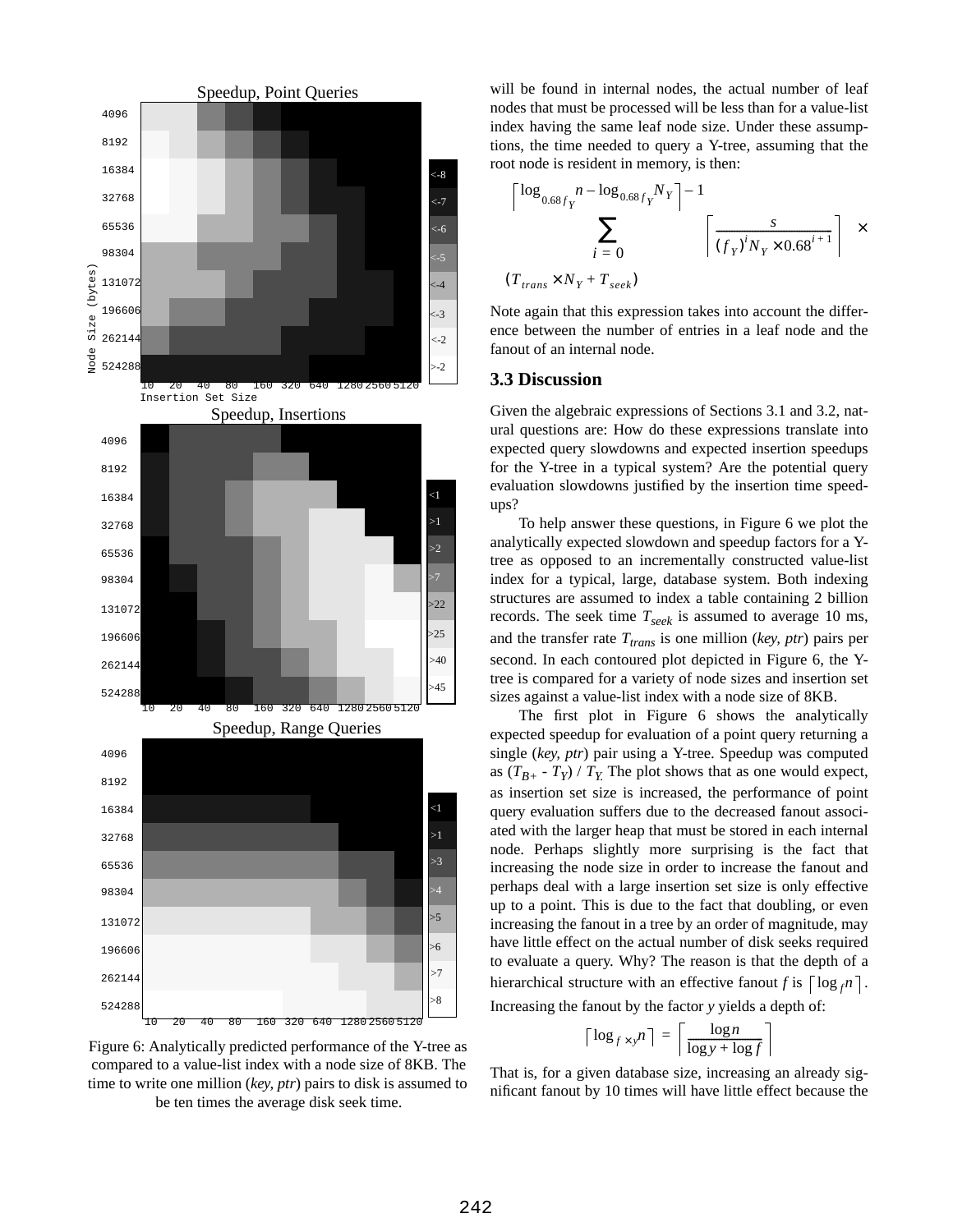log of the factor is only *added* into the divisor on the righthand side of the above equation. For large node sizes, the gain from the increased fanout is mitigated by the associated increase in node transfer time.

Figure 6(b) shows the expected slowdown for a large, range query returning one million (*key, ptr*) pairs. Performance for evaluation of range queries is arguably more important than point query performance, since range query evaluation is important to join evaluation, which is typically the bottleneck during overall query evaluation. Surprisingly, query evaluation for large ranges is expectedly faster by *nearly an order of magnitude* using a Y-tree when compared to the value-list index. This is due to the typically much larger leaf node size in a Y-tree, which more than compensates for the smaller Y-tree fanout. Moreover, we argue that if any type of incremental insertion algorithm must be used frequently by a value-list index, it is *not* a viable option to increase leaf node sizes to those comparable to the larger Ytree node sizes in order to speed up processing of large range queries using a value-list index. This is because the time needed to perform insertions will increase proportionally along with the larger node size using the value-list index.

It is also interesting to note that there is little additional cost associated with the inorder traversal of the Y-tree as opposed to simply following pointers along leaf nodes, as is typically done in a value-list index. This is because the number of additional internal nodes that must be accessed is typically tiny when compared to the number of leaf nodes accessed, and thus adds little cost to range query evaluation.

Finally, Figure 6(c) shows the speedup of insertion of one million (*key, ptr*) pairs using a Y-tree as compared to using batched insertion into the value-list index. For the parameters used to produce the plot, speedups of more than 50 times are analytically predicted.

## **4 Experimental Results**

Unfortunately, in order to make an analytical model simple enough to be useful, a number of real-world factors must be left out. In addition to the assumptions described in detail in the previous section, the following factors were also not considered in the analytical model:

- *DBMS caching*. If memory permits, it might be possible to hold entire upper levels of a tree in memory. Or, a FIFO queue of recently-encountered nodes could be maintained.
- *File system issues*. File system caching, buffering performed by the disk, disk fragmentation, location of data on disk, etc., will all affect indexing performance and were ignored by our model.
- *Special, Algorithmic issues*. The effect of the suggested enhancements of Section 2.3.3, for example, was not considered in the model. Also, space can be saved by the simple enhancement of eliminating redundant key val-

ues in leaf nodes (this is essentially equivalent to storing pointers to separate RID-lists at the bottom level of the tree, and requiring that the RID-lists be stored sequentially on disk).

Thus, the analytical results present only a very rough estimation for the type of behavior that one might expect to encounter in actual implementations of these structures.

## **4.1 Scope**

In order to overcome these limitations and fully test the practicality of the Y-tree for use in indexing real data, we implemented the following:

1) *An optimal, bulk value-list index loader.* We implemented a bulk loader that builds a packed value-list index at a fill rate of *p*%, where *p* is a parameter supplied at index creation time. All leaf nodes are written in sequence to disk, guaranteeing that once a single RID has been located, no seeks need be performed during range query evaluation as all RIDs are read in sequence.

2) *Non-optimal, Y-tree and value-list index bulk loaders*. We also implemented non-optimal loaders, which build trees packed to an *average* fill rate *p*%, where leaf nodes are not written in sequential order, in order to simulate a tree that had been built incrementally as the data accumulated.

3) *Value-list index and Y-tree insertion and query algorithms*. We implemented Y-tree query and insertion, as well as batched value-list index insertion and the value-list index query algorithm. For these algorithms, root nodes were pinned in main memory, and a FIFO buffer of nodes was maintained (in order to simulate DBMS caching), in addition to the caching provided by the file system.

## **4.2 Query Processing Experiments**

For testing query processing, we ran two sets of experiments, concentrating on queries and insertions, respectively. We constructed a synthetic data set having a single attribute and 200 million rows of data. We believe that even for a larger, real-world application indexing 10 billion or more rows, the results presented here still hold since the larger database size probably equates to only one additional level (if any) in a hierarchical index.

For the query processing experiments, we constructed optimal value-list indexes containing a (*key, ptr*) pair for each row of the data set. We built a series of value-list indexes, one at each of several different node sizes. We constructed optimal value-list indexes (as opposed to our analysis of non-optimal indices in Section 3) since we felt that for a database of that size, the incremental, batched construction that would have led to a non-optimal tree was not a viable option in practice due to the tremendous time that would be required to build such an index (cf. Section 4.3). In other words, no one would build such a huge index incrementally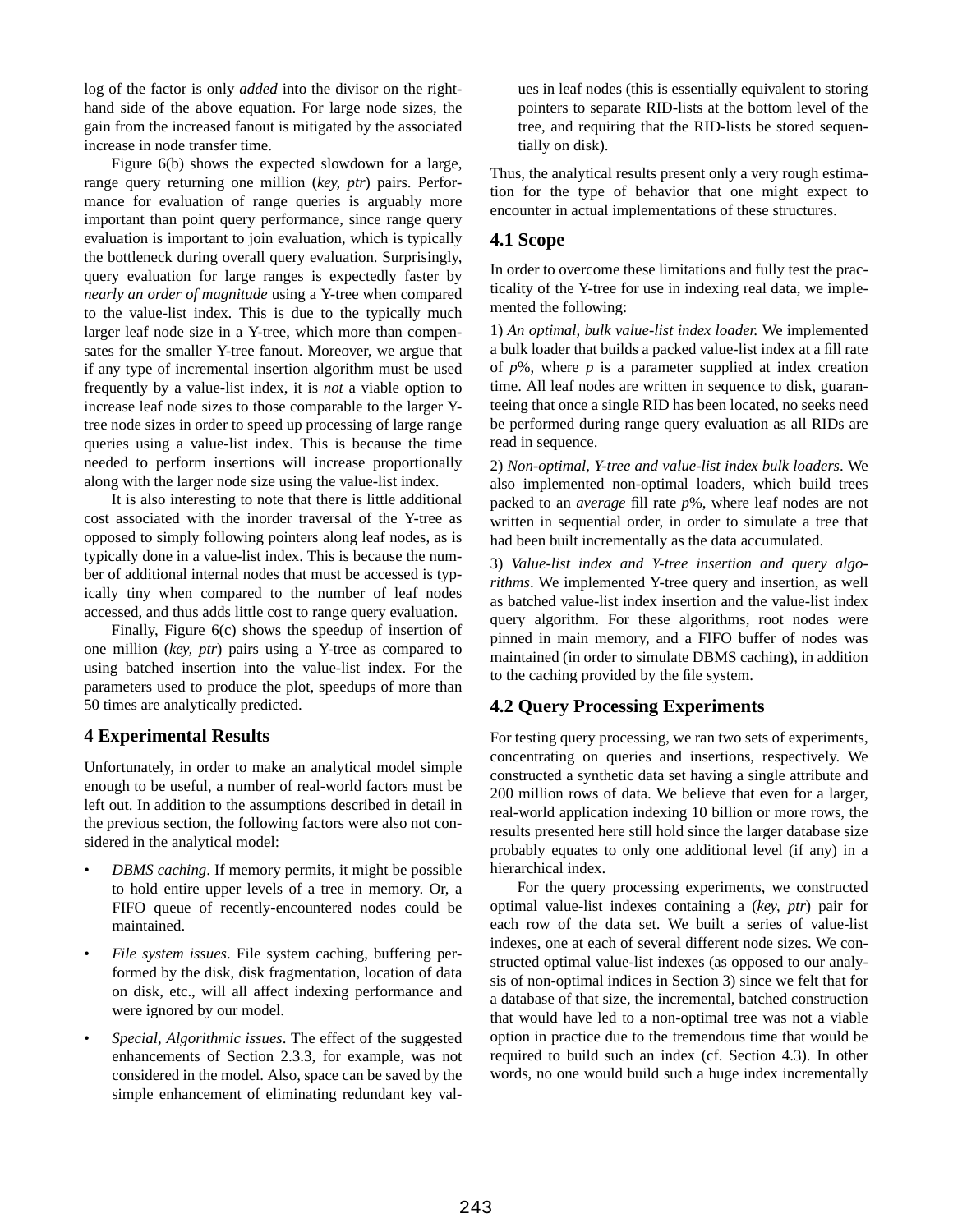|              | Query Selectivity (# items returned) |                           |                           |  |  |
|--------------|--------------------------------------|---------------------------|---------------------------|--|--|
| Node<br>Size | $0.5e10^{-8}$<br>(1)                 | $0.5e10^{-5}$<br>$(10^3)$ | $0.5e10^{-3}$<br>$(10^6)$ |  |  |
| 4096B        | $0.020$ sec                          | 0.088 sec                 | $2.85$ sec                |  |  |
| 8192B*       | $0.018$ sec                          | $0.067$ sec               | $6.60$ sec                |  |  |
| 8192B        | $0.018$ sec                          | $0.066$ sec               | $1.36 \text{ sec}$        |  |  |
| 16384B       | $0.044$ sec                          | $0.068$ sec               | $1.43 \text{ sec}$        |  |  |
| 32768B       | $0.048$ sec                          | $0.065$ sec               | $1.40 \text{ sec}$        |  |  |

Average Query Evaluation Time

\*non-optimal value-list index, provided for comparison

Table 2: Average evaluation times required per query, over 500 trials, for optimal, bulk-loaded, value-list indexes.

|                     |                | Query Selectivity (# items returned) |                           |                           |  |
|---------------------|----------------|--------------------------------------|---------------------------|---------------------------|--|
| Node<br><b>Size</b> | $\overline{d}$ | $0.5e10^{-8}$<br>(1)                 | $0.5e10^{-5}$<br>$(10^3)$ | $0.5e10^{-3}$<br>$(10^6)$ |  |
| 16384B              | 100            | $0.059$ sec                          | $0.065 \text{ sec}$       | $3.09$ sec                |  |
| 32768B              | 200            | $0.056$ sec                          | $0.064$ sec               | $2.81$ sec                |  |
| 65536B              | 400            | $0.064$ sec                          | $0.064$ sec               | $2.55$ sec                |  |
| 98304B              | 400            | $0.069$ sec                          | $0.057$ sec               | $2.27$ sec                |  |
| 196608              | 800            | $0.080$ sec                          | $0.076$ sec               | $2.13 \text{ sec}$        |  |
| 262144B             | 1200           | $0.096$ sec                          | $0.098$ sec               | $2.10$ sec                |  |

Average Query Evaluation Time

Table 3: Average evaluation times required per query, over 500 trials, for Y-trees.

in the real world. Since they would have to build it in bulk, it can be assumed that this would be done optimally.

We also constructed a series of *non-optimal* Y-trees in bulk, to simulate Y-trees that had been constructed incrementally. Thus, we will compare *optimal* value-list indexes with *non-optimal* Y-trees. The Y-trees were constructed at a fill rate of 68%, so nodes averaged 68% full. The Y-trees constructed in this way were typically 2.2GB to 2.5GB in size. The optimal value-list indexes were typically around 65% of this size.

For each tree constructed, at each of several different query selectivities, we ran a batch of 500 queries. At the beginning of each run of 500 queries, the tree node cache was empty, but it was not flushed as the queries were executed. Queries were run at a variety of selectivities.

We summarize the results at several different selectivities and node sizes for value-list indexes above in Table 2. It is useful to note that since each value-list index is constructed optimally, increasing node size past 8KB does little to increase query evaluation efficiency. Since it is the case

### Y-Tree Insertion Rates

| Node Size<br>(bytes) | d    | Avg. insert<br>time per key | Speedup  |
|----------------------|------|-----------------------------|----------|
| 16384                | 100  | $0.000958$ sec              | 25 times |
| 32768                | 200  | 0.000843 sec                | 28 times |
| 65536                | 400  | 0.000566 sec                | 42 times |
| 98304                | 400  | 0.000576 sec                | 42 times |
| 196608               | 800  | 0.000465 sec                | 52 times |
| 262144               | 1200 | $0.000245$ sec              | 99 times |

Table 4: Y-tree insertion speedup vs. batched, incremental insertion into a value-list index having a node size of 4096 bytes.

that once a leaf node has been reached, no more disk seeks are required (due to the value-list index optimality), increasing node size past a certain point is harmful as it leads to longer transfer times for internal nodes. In Table 3, we similarly give the query evaluation times required by the Y-tree for selected combinations of different node sizes and insertion set sizes.

Comparing the two tables, it is clear that there is a significant performance hit taken from using the Y-tree for evaluating point queries, with the Y-tree taking anywhere from three to five times as long. For larger queries (more common in OLAP), however, an incrementally constructed Y-tree may be three times as fast as an incrementally constructed value-list index. With a large node size, the Y-tree is only 56% slower than a 100% full, optimally constructed valuelist index with leaf nodes located sequentially on the disk. We believe that the excellent performance for larger queries is important, since larger ranges are of more use during join evaluation.

## **4.3 Insertion Experiments**

For this set of tests, we wished to determine whether, in practice, Y-tree insertion is fast when compared to incremental, batched, value-list index insertion. We now discuss the results of our tests:

*Incremental, batched, value-list index insertion*. Our first set of tests involved using an *incremental, batched insertion algorithm* on a value-list index that had been constructed using our non-optimal bulk loader to simulate a tree that had been constructed completely incrementally. The tree was loaded so that each node was, on average, filled to 68% of capacity. During our tests, batches of 10,000 (*key, ptr*) pairs were inserted at one time into the tree. Using this method, the fastest insertion rate was achieved at a node size of 4096 bytes, averaging one insert every 0.0246 seconds. While this method avoids many of the pitfalls associated with the mas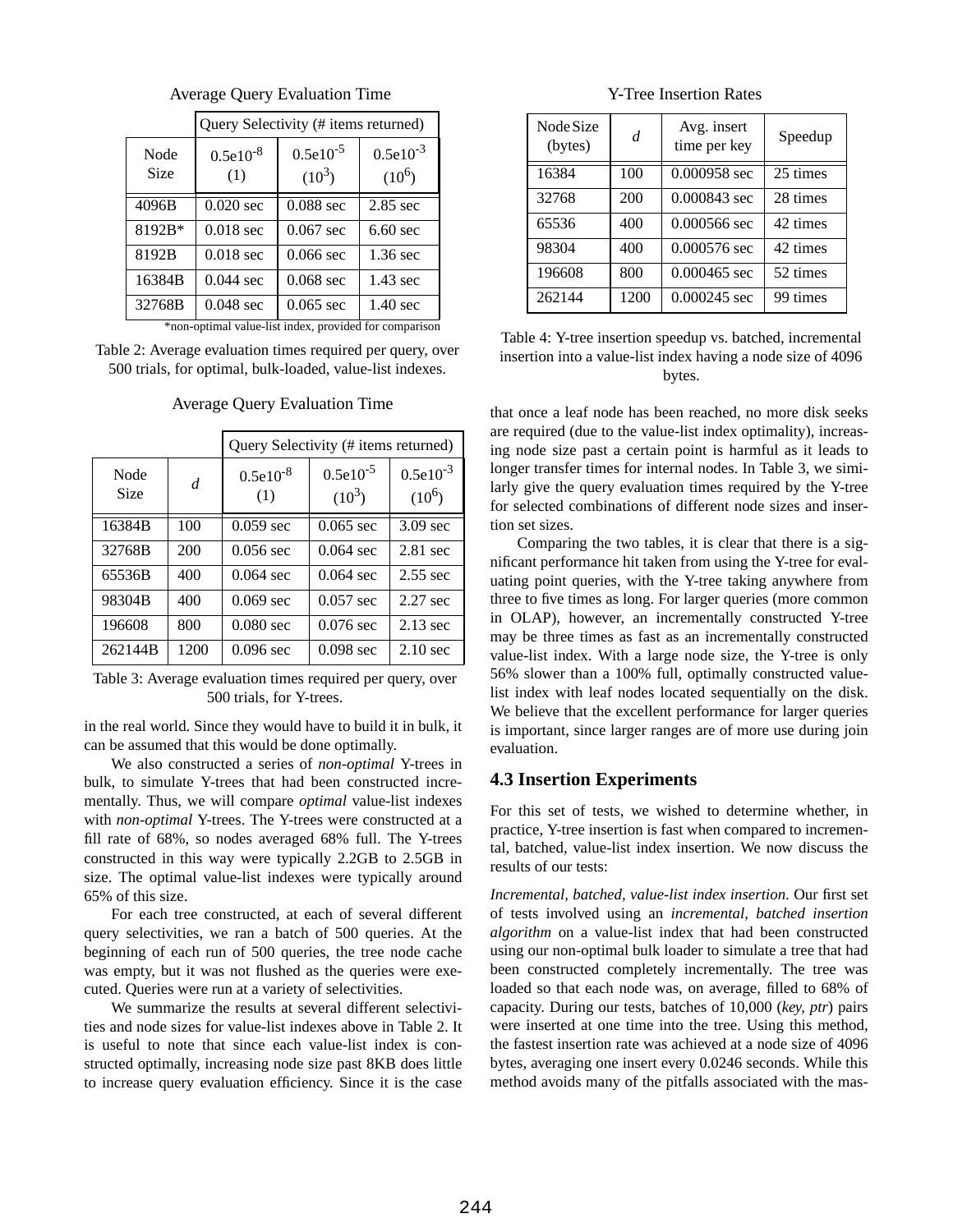sive rebuild, the insertion rate we achieved was painfully slow. At this rate, in order to handle the three million insertions per day without concurrent query processing, more than 20 hours would be required.

*The Y-tree*. Finally, we tested insertion into the Y-tree. As with our query experiments, we tested the Y-tree at a variety of different node and insertion set sizes. A subset of those results is given in Table 3 above. Clearly, the Y-tree is much faster than the value-list index for processing insertions, with speedups ranging from 25 to nearly 100 over the value-list index.

## **4.4 Discussion of Experimental Results**

The experimental results show that the Y-tree is a viable alternative to the value-list index in practice. Due to the support for very large node sizes, the Y-tree is considerably faster than an incrementally constructed value-list index for large range queries, and is competitive with an optimal value-list index. The primary factor we encountered that limits node sizes in an incrementally constructed value-list index is that with larger node sizes come larger insert times, so frequent insertions place a practical limitation on valuelist index node size.

In general, when insertion rates are fully considered, the Y-tree looks more attractive still. Handling three million insertions using a Y-tree may take little longer than 12 minutes, compared with 20 hours or more using a value-list index. If the attribute domain and the database size are both large, a value-list index simply cannot handle such a high, sustained insertion rate, taking 100 times as long. When all of this is considered together, the Y-tree proves to be worth serious consideration as an indexing structure.

## **5 Related Work**

While the subject of database indexing has attracted a huge amount of attention, very few of the proposed methods have dealt specifically with the issue of allowing fast inserts. We briefly discuss two methods that have addressed the insertion problem, and we compare these methods with the Y-tree. Specifically we discuss the *Log-Structured Merge Tree* [4] (LSM-Tree) and the *Stepped Merge Method* [1].

Both of these methods make use of the fact that on a per insertion basis, it is much faster to buffer a large set of insertions and then scan the entire base relation at once (which is organized as a  $B+$ -tree<sup>1</sup>), adding new data to the structure. Since the structure can be scanned in this way with a minimum of disk seeks, the average time required per insertion is likely to be much less than would be required were the classical B+-tree insertion algorithm used instead. Both the LSM-Tree and the Stepped Merge Method utilize algorithms that efficiently accept and organize the new data until such a time as they can efficiently be added to the base relation.

The LSM-Tree uses a smaller, secondary tree to buffer insertions and updates as they are issued. An ongoing *rolling merge* process feeds nodes from the smaller tree into the larger tree, where the new nodes are written out to disk as large, multi-page runs of records known as *filling blocks*. These runs are written out log-style, and older versions of nodes are kept on disk as long as is feasible to facilitate easy rollback and recovery, in a manner reminiscent of a logstructured file system [7]. In the more general case, there can be *N* such trees in all, where each tree feeds into a larger tree in a series of rolling merges, with each record eventually reaching the base relation after passing through each tree. The Stepped Merge Method can be viewed as a variation of the LSM-tree, where at each of the  $N-1$  levels  $K$  trees (instead of just one tree) are stored and are merged and propagated to the higher level when they become too large. Because data are written only once at each level, each data insertion may require fewer disk operations than in the LSM-Tree.

In an important way, the LSM-Tree and presumably the Stepped Merge Algorithm are superior to the Y-tree: the data blocks are written to the base relation (the leaf level of the final tree) totally full. This implies that the overall space utilization of these methods would be perhaps 30% greater than for the Y-tree. Also, in the case of the LSM-Tree, if there is only a single, secondary tree (or if there are multiple trees stored on separate disks) and that secondary tree is stored in main memory, then query performance may be substantially better than for the Y-tree. In this case, the LSM-Tree range query performance would be comparable to that of the optimally constructed B+-tree due to the large node size (which would reduce disk seeks during long leaf scans) and high space utilization (which increases the effective fanout).

However, the Y-tree does have some advantages. The Ytree may exhibit improved query performance over the Stepped Merge Method, since at each level of the structure built by the Stepped Merge Method, *K* trees must be searched during query execution. Unless these trees are stored on separate disks, query evaluation performance may suffer. Since some of the trees at certain levels are likely to be relatively small, placing each on a separate disk may require that many more disk seeks be used in order to maintain query performance than would be needed to simply store the data.

In addition, the Y-tree has at least one important advantage over both of the other methods. Regardless of the insertion pattern, the LSM-Tree and the Stepped Merge Method must eventually merge entire smaller trees with entire larger trees. The Y-tree, on the other hand, can adapt well to certain circumstances such as a small set of "hot" key values. In this

<sup>1.</sup> In contrast, we have described the Y-tree as primarily a secondary indexing structure, though it could be used as a primary index. Likewise, the LSM-Tree and the Stepped Merge Method could both be used as secondary indices.